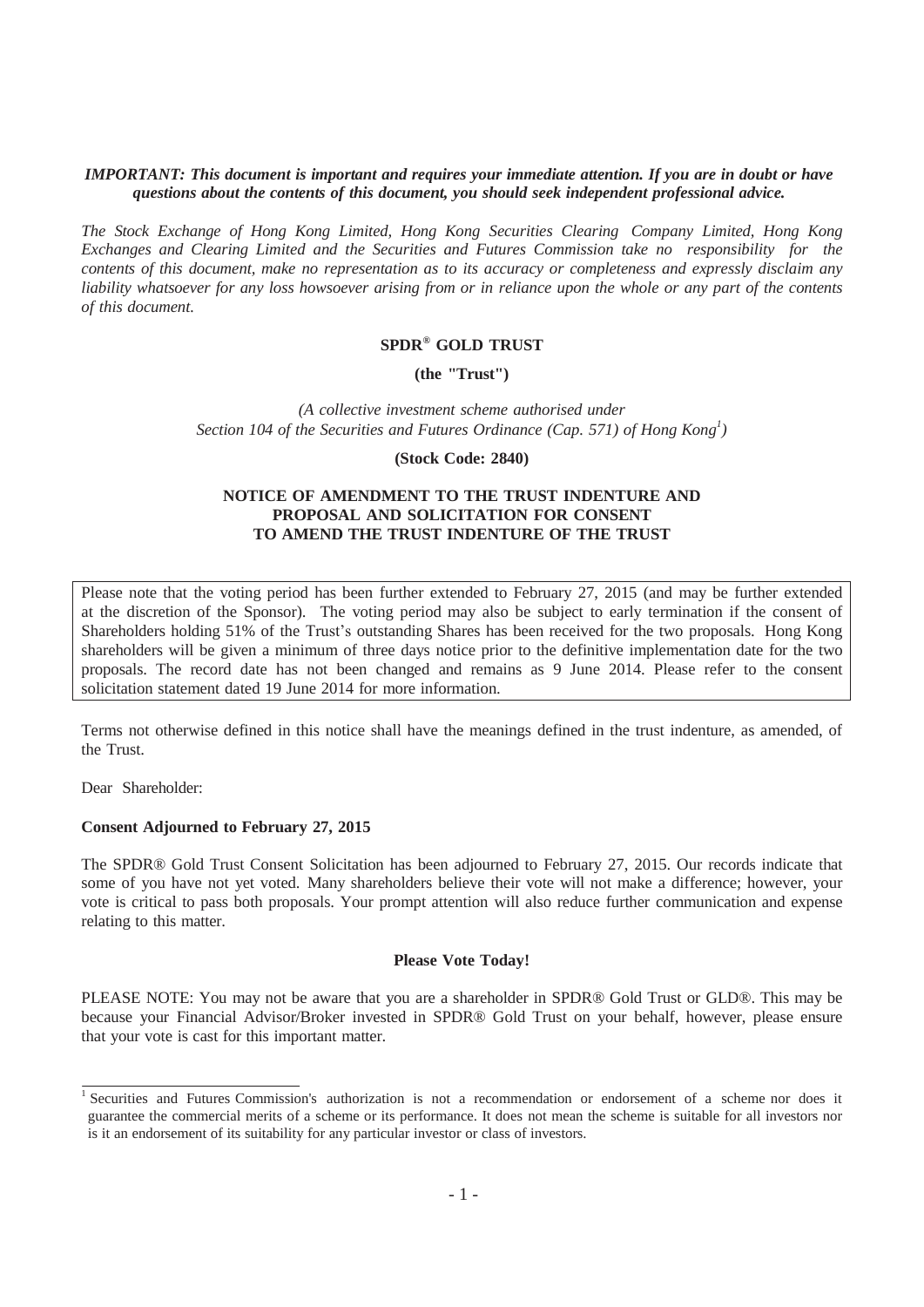#### **Your vote is important!**

Please Note: This is a Consent Solicitation. The expiration of this Consent Solicitation is now **February 27, 2015.**

**If the Trust obtains the requisite votes needed to pass the proposals anytime before February 27, 2015, we will discontinue sending written communications and calling un-voted holders.**

**The Trust** has made it very easy for you to vote:

Mail in your signed proxy card (enclosed herein which also includes voting instructions) in the postage-paid envelope provided.

#### **Voting takes only a few minutes. Thank you for your participation in this important matter.**

### **Additional Information**

If you are in doubt or have questions about the contents of this notice, or if you would like additional information, please contact the solicitation agent, D.F. King & Co., Inc., at +1 866-828-9088 (which is toll-free if you are calling from the United States, Canada or Mexico; otherwise you will incur a telephone call toll charge) or State Street Global Advisors Asia Limited (as the Hong Kong Representative of the Trust (the "**Hong Kong Representative**")) at 68/F Two International Finance Centre, 8 Finance Street, Central, Hong Kong or by calling +852 2103 0100.

The Trust Indenture, the proposed amendments to the Trust Indenture and the U.S. consent solicitation statement will be available for inspection, free of charge, at the office of the Hong Kong Representative. The Sponsor accepts full responsibility for the accuracy of the information contained in this notice and confirms, having made all reasonable enquiries, that to the best of its knowledge and belief, there are no other facts the omission of which would make any statement misleading.

As Sponsor of the SPDR® Gold Trust, we greatly appreciate and value you being a shareholder.

Thank you in advance for your timely consideration of this matter.

World Gold Trust Services, LLC as Sponsor of the Trust 17 December 2014